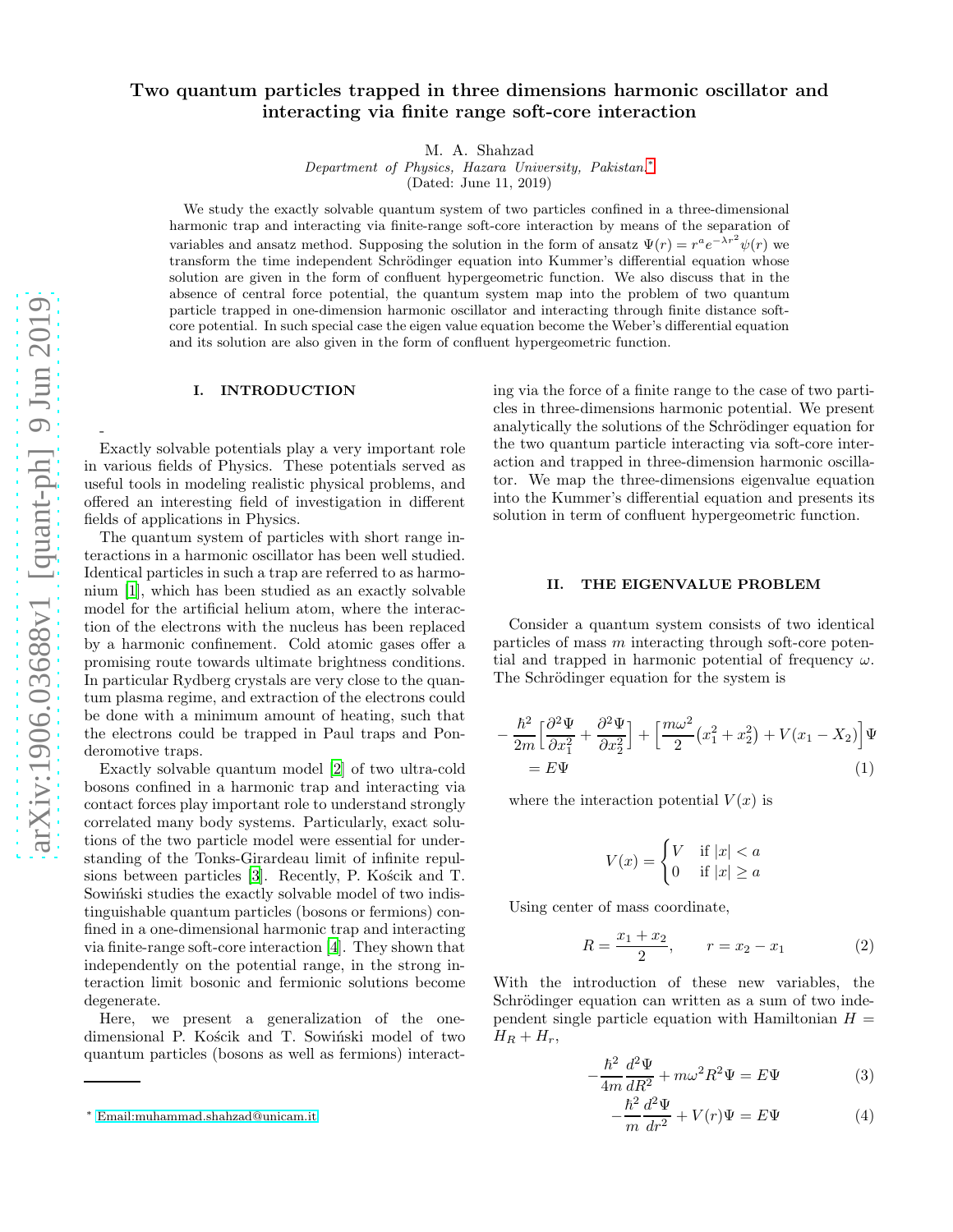Equation  $(3)$  have the form of schrödinger equation with harmonic potential, whose solution can be easily find. The second equation has an additional term due to softcore interaction  $V(x)$  and can be rewritten using natural units of the an external harmonic oscillator, that is

$$
\[ -\frac{d^2}{dr^2} + \frac{1}{4}r^2 + V(r) \] \Psi = E\Psi \tag{5}
$$

In three dimensions, the above time independent Schrödinger equation takes the form

$$
\[ -\frac{d^2 \Psi}{dx^2} - \frac{d^2 \Psi}{dy^2} - \frac{d^2 \Psi}{dz^2} \] + \left\{ \frac{1}{4} (x^2 + y^2 + z^2) + V(x, y, z) \right\} \Psi(x, y, z) = E \Psi(x, y, z)
$$
\n(6)

In spherical coordinates, the time independent Schrödinger equation is given by

$$
-\left[\frac{1}{r^2}\frac{\partial}{\partial r}\left(r^2\frac{\partial \Psi}{\partial r}\right) + \frac{1}{r^2 \sin\theta} \frac{\partial}{\partial \theta}\left(\sin\theta \frac{\partial \Psi}{\partial \theta}\right) + \frac{1}{r^2 \sin^2\theta} \left(\frac{\partial^2}{\partial \phi^2}\right) + \frac{1}{4}r^2\Psi + V(r)\Psi = E\Psi \tag{7}
$$

Using method of separations of variables, we seek a solution of the form  $\Psi(r, \theta, \phi) = R(r)Y(\theta, \Phi)$ . Substituting in the above equation and separating yields the radial and angular equations;

$$
\frac{d}{dr}\left(r^2\frac{dR}{dr}\right) - r^2\left[\frac{r^2}{4} + V(r) - E\right]R = l(l+1)R
$$
  

$$
\frac{1}{Y}\left\{\frac{1}{\sin\theta}\frac{\partial}{\partial\theta}\left(\sin\theta\frac{\partial Y}{\partial\theta}\right) + \frac{1}{\sin^2\theta}\left(\frac{\partial^2 Y}{\partial\phi^2}\right)\right\} = -l(l+1)
$$

The solution of angular equation is called spherical harmonics. Using  $u(r) = rR(r)$ , equation (8) can be written as

$$
-\frac{d^2u}{dr^2} + \left[V(r) + \frac{1}{4}r^2 + \frac{l(l+1)}{r^2}\right]u = Eu
$$
 (8)

where the effective potential

$$
V_{eff} = V(r) + \frac{1}{4}r^2 + \frac{l(l+1)}{r^2}
$$
 (9)

As a special care with  $l = 0$ , equation (8) has the form of Weber differtail equation

$$
\[ -\frac{d^2}{dr^2} + \frac{1}{4}r^2 \] u = -\left[\eta + \frac{1}{2}\right] u \tag{10}
$$

with  $\eta = -E - V - 1/2$  for  $|r| < a$  and  $\eta = -E - 1/2$ for  $|r| \ge a$ . For non-interacting partiales (V=0), we get a solution for harmonic oscillator, that is

$$
u_n(r) = N_n e^{-r^2/4} H_n(r/\sqrt{2}).
$$
 (11)

where  $H_n(x)$  is the Hermit polynomial.

For  $V \neq 0$ , the solution of Weber differtial equation can

be written in term of the confluent hypergeometric function  $_1F_1$ ,

$$
u^{(+)}(r) = e^{-r^2/4} {}_1F_1\left[\frac{\eta+1}{2}; \frac{1}{2}; \frac{r^2}{2}\right] \tag{12}
$$

$$
u^{(-)}(r) = r e^{-r^2/4} {}_1F_1\left[\frac{\eta+2}{2}; \frac{3}{2}; \frac{r^2}{2}\right] \tag{13}
$$

These function are divergent in the infinity,  $r \to \pm \infty$ , and hence the appropriate solutions exists only in the region  $|r| < a$ .

With Coulomb interaction of the form  $V = 1/r$ , the effective potential is

$$
V_{eff} = \frac{1}{r} + \frac{1}{4}r^2 + \frac{l(l+1)}{r^2}
$$
 (14)

The corresponding Schroödinger equation can be written as

$$
-\frac{d^2u}{dr^2} + \left[\frac{1}{r} + \frac{1}{4}r^2 + \frac{l(l+1)}{r^2}\right]u = Eu \qquad (15)
$$

The properties of Eq.(15) with effective potential given in Eq.(14) were discussed in detail in the literature [\[5](#page-2-4)[–8](#page-2-5)] and the corresponding quantum system is referred to as harmonium. The Schroödinger equation Eq. $(15)$  is not analytically solvable, but rather the problem is quasiexactly solvable. In such quasi-exactly solvable limit the wave functions can be written as

$$
u(r) = r^{l+1} e^{-r^2/4} P(r)
$$
 (16)

where

$$
P(r) = \sum_{i=0}^{p} a_i r^i, \qquad \lim_{r \to \infty} u(r) = 0.
$$
 (17)

is a polynomial of finite degree. With this Ansatz, Eq.  $(15)$  gives a recurrence relation for the coefficients  $a_i$ , which can be solved when  $i$  is given.

Now, Eq.(8) can be rewritten as

$$
\frac{d^2u}{dr^2} + \left[\chi - \frac{1}{4}r^2 - \frac{l(l+1)}{r^2}\right]u = 0\tag{18}
$$

where  $\chi = E - V$  for  $|r| < a$  and  $\chi = E$  for  $|r| \ge a$ . Substituting

$$
u(r) = r^{l+1} e^{-r^2/2} F(r)
$$
 (19)

in equation (18), we find that  $F(x)$  satisfies Kummer's differential equation

$$
x\frac{d^2F}{dx^2} + (b-x)\frac{dF}{dx} - aF = 0
$$
 (20)